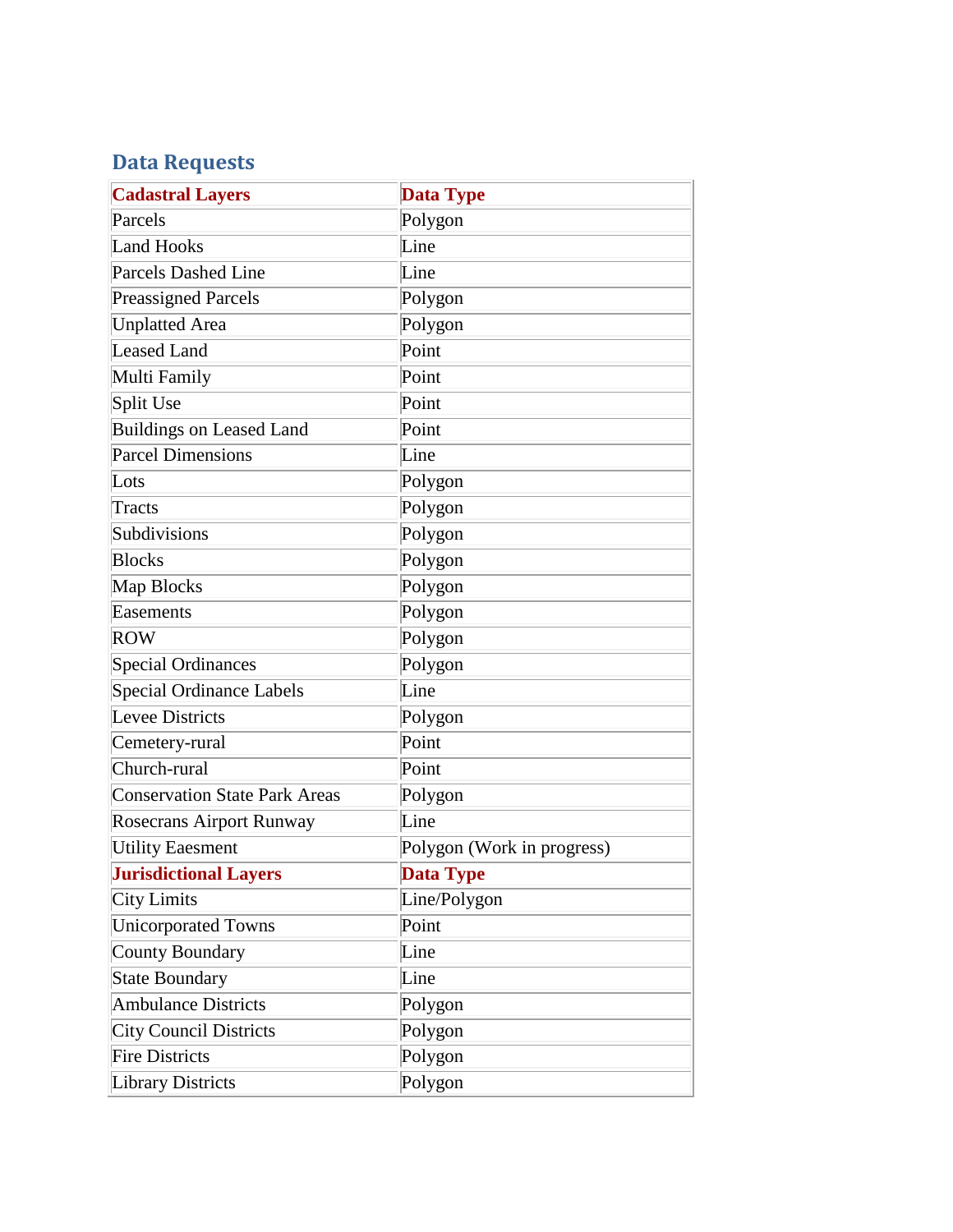| <b>School Districts</b>        | Polygon          |
|--------------------------------|------------------|
| <b>Commissioner Districts</b>  | Polygon          |
| <b>Legislative Districts</b>   | Polygon          |
| St. Joseph Voting Precincts    | Polygon          |
| <b>County Voting Precincts</b> | Polygon          |
| County Townships               | Polygon          |
| St. Joseph Zoning              | Polygon          |
| County Zoning                  | Polygon          |
| <b>Planimetrics</b>            | <b>Data Type</b> |
| <b>Streams</b>                 | Line             |
| <b>Water Boundaries</b>        | Polygon          |
| <b>Water Boundary Labels</b>   | Line             |
| Drainage Ditch                 | Polygon          |
| Drainage Ditch Labels          | Line             |
| <b>Transportation</b>          | <b>Data Type</b> |
| Roads                          | Line             |
| Railroads                      | Line             |
| <b>Bridges</b>                 | Point            |
| <b>Census</b>                  | <b>Data Type</b> |
| <b>Block Age</b>               | Polygon          |
| <b>Block Education</b>         | Polygon          |
| <b>Block Employment</b>        | Polygon          |
| <b>Block Household</b>         | Polygon          |
| <b>Block Income</b>            | Polygon          |
| <b>Tracts Age</b>              | Polygon          |
| <b>Tracts Education</b>        | Polygon          |
| <b>Tracts Employment</b>       | Polygon          |
| <b>Tracts Household</b>        | Polygon          |
| <b>Tracts Income</b>           | Polygon          |
| <b>Tracts Occupation</b>       | Polygon          |
| <b>Emergency Management</b>    | <b>Data Type</b> |
| <b>Warning Sirens</b>          | Point            |
| 1000 ft buffer zones           | Polygon          |
| <b>Sheriff's Department</b>    | <b>Data Type</b> |
| Sex Offenders                  | Point            |
| Daycare Centers                | Point            |
| Schools                        | Point            |
| School and Daycare Combination | Point            |